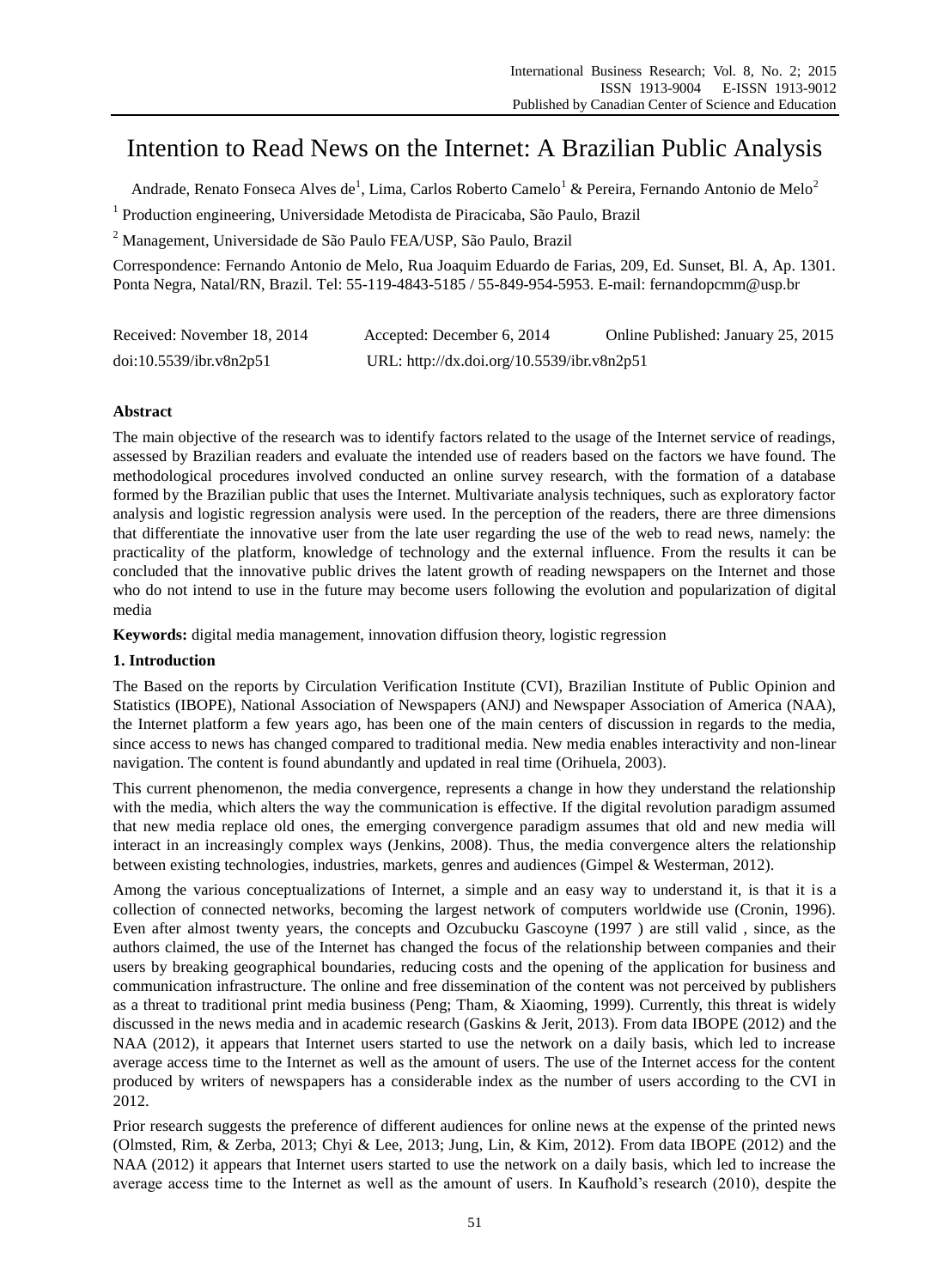preference for online news, there was no reduction in the use of printed newspapers.

Based on Jenkins (2008), the convergence of formats on the Internet is not limited to the content and may influence, commonly, in the way it is presented. Thus, different functions are synergistically platform on the Internet.

As a key part of the strategy for the business model of print media in the network business, one must consider the users' perception. "The innovativeness is measured by the period in which a person decides to adopt an innovation" (Rogers, 1983, p. 247). Combining innovation strategies and providing usability experiences based on innovation and influences a next innovation, as suggested by the Innovation Diffusion Theory (IDT) of Rogers (2003). Hennschen and Andersen (2012, p. 13) state that "one of the mature parts of the book of Rogers (1995) is the description of how to develop an idea where he emphasizes the importance of communication channels".

In this context, this study aims to identify factors related to the use of the Internet readings services and evaluate the intended use of readers based on factors found, according to the Brazilian public perception. To achieve this goal, factors that explain the intention to read news on the Internet will be identified, and analyzing factors that contribute to differentiate the innovative readers of late readers, dividing audiences between those who intend to keep reading news on the Internet, from the ones who has no intention.

The context of this work is a setting of changes occurring due to the impact of the Internet, which affect the business involving the written media and, consequently, the newspapers. These changes will be considered from the point of view of economic theory, thereby enabling the identification of the main factors that can influence the strategic decisions of the companies involved. Furthermore, the work context involves a socially paper industry. The media influences public awareness through news agenda, selecting what is published, how often and through certain frames and angles (Dotson et al., 2012; Franklin, 2013).

This research builds upon the conceptual foundations of the IDT is also used information contained in the databases of the companies studied, granted by the IVC and websites performance measures, and questionnaires for newspaper readers to understand how the management and the transition occurs the traditional model to digital. This study does not involve evaluation of content of online news, as only evaluates the perception of use of readers.

## **2. Changes in the Newspapers Marketing**

The impact of the Internet in the media has been the subject of debates and studies increasingly frequent in recent decades. This research addresses the issue through two theories explaining the following phenomena: (I) penetration and usability of the Internet, which impact and generate opportunities for newspapers Innovation Diffusion Theory. (II) the competitive advantage of printed newspapers on proven indicators of hearing these vehicles web digital platform, which is based on studies of the Resource-Based View.

It is clear that there is a greater penetration and a growing awareness of how technology is adopted as an innovation (Means et al., 1993; Rogers, 995; Surry, 1997; Jacobsen, 1998; Carr Junior, 2001; Rogers, 2003). The emergence of the Internet has become a source of further research especially on its role as a catalyst for business change.

Over the past 10 years, the online newspaper websites comments were rare, being restricted to anonymous comments, journalists, photographers and other professionals related to the area (Nielsen, 2012). Currently, the market for Internet access has already become representative for the Brazilian and world economy. People are increasingly using for several reasons: entertainment, shopping, payments and researches, among others.

In the area of technological innovation, IDT has been used to study the factors that may facilitate or impede the adoption of an innovation (Rogers, 1995; Rogers, 2003; Black, 2001). The IDT has also been applied in various technology related areas, including adoption of mobile banking (Jabri & Sohail, 2012; Lee & Chung, 2009), satisfaction and trust in online payments (Au & Kauffman, 2008; Chen, 2008) and several issues related to the newspaper market, as the jurisdictional protectionism online (Chang, Southwell, & Hong, 2010), supported by comments online (Nielsen, 2012), digital journalism (Aitamurto & Lewis, 2012), the efficient diffusion of costs in the field of communication (Hennschen & Andersen, 2012), among others.

The Table below shows recent researches on the subject, which in essence address the transition from analog to digital model, positioning of managers beyond changes in market determinants of consumption and seek to understand the relationship between the online and printed versions are presented newspapers.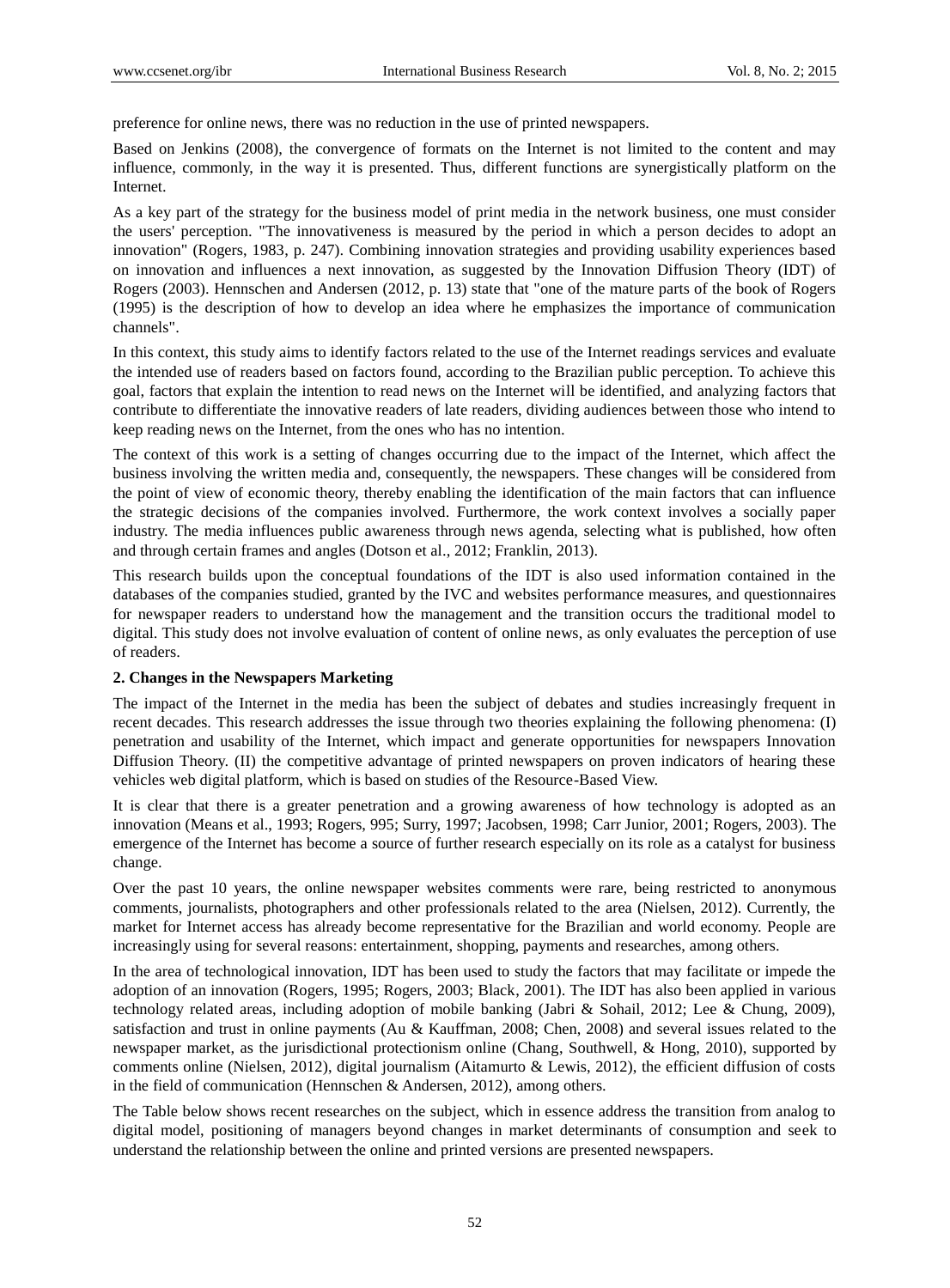| <b>Reference</b>                | <b>Topic</b>                                                                                                  |
|---------------------------------|---------------------------------------------------------------------------------------------------------------|
| Chung, Nam and Stefanone (2012) | Exploring the credibility of online news: the relative influence of traditional and<br>technological factors  |
| Hennschen and Andersen (2012)   | A guide to a effective innovation diffusion of cost focus in the area of communication                        |
| Olmsted, Rim and Zerba (2013)   | Adoption of mobile news for young adults: examining perceptions of roles, news<br>consumption and media usage |
| Chyi and Lee (2013)             | Theorizing consumption of online news: a structural model relating preference, use and<br>intention to pay    |
| Gaskins and Jerit (2013)        | News on the Internet: is a replacement of traditional media?                                                  |
| Nielsen $(2012)$                | Newspaper journalists : support online reviews                                                                |
| Cacciatore et al. (2012)        | Emerging technology themes: a comparison of online and print media                                            |
| Jung, Lin and Kim (2012)        | The dynamic relationship between the use of the Internet and other media for teens from<br>East Asian         |
| Aitamurto and Lewis (2012)      | Open innovation in digital journalism: examining the impact of open APIs in four<br>organizations             |

#### Table 1. Theoretical aspects and methods of studies on digital media management

## **3. Method**

#### *3.1 Participants and Sample Procedures*

The study is characterized as being descriptive, quantitative approach and a cross section (Gil, 2002; Samara & Barros, 2002). The study adopted an approach of collecting primary quantitative data through an online survey. The population is composed by Brazilian news readers on the Internet. The questionnaire was based on IDT (Rogers, 1995), with provision in the five constructs that define the rate of diffusion of innovation. The focus of the survey instrument is to understand the perceptions of usability and trends in the use of online media. After analyzing this information, you can have a greater mastery of the subject, from the perspectives of the customer profile.

The questionnaires were sent by email, through a presentation text and a hyperlink that directed to the questionnaire, hosted by GoogleDrive. The average response time was five (5) minutes. All questions were compulsory, preventing the identification of lost data. The questionnaire was administered from March to April 2014.

#### *3.2 Sample Size and Statistical Power*

The sampling design is a single phase, with random selection and probability, i.e., each individual in the population has an equal probability of being selected and the results must admit inferences about the population. The sample composition was analyzed a priori and a posteriori statistical power. Mayr et al. (2007) explains that the statistical power is essential for the evaluation of statistical decisions, as well as for the design of the data. Thus, the G\* Power 3.0 software was used to verify the adequacy of the sample.

The sample consists of 159 observations. Hair et al. (2011) state that a sample to be considered appropriate should have statistical power above 0.8, fixing a priori effect size of 0.15 and the predictor variables. For the use of statistical procedures in the study, a F post-hoc test, which verifies the statistical power of the used samples. The results show that the statistical power to readers of the layer was 0.98. With these results, the research sample exceeds the minimum required, maximizing the statistical power.

### *3.3 Technics and Data Treatment*

Multivariate data analysis includes all the statistical techniques that simultaneously analyze measurements on objects of investigation. For this, two multivariate techniques are used in this study, include: Exploratory Factor Analysis (EFA) and logistic regression (LR) or Binary Regression.

To use such techniques, the first decision to be made by the researcher is the sample size and adaptation to techniques to be used. Hair et al. (2011), Corrar, Paulo and Dias (2009) and Favero et al. (2009) suggested that researchers plan a study of statistical power 0.80 at significance level desired, and the obtained statistical power increases in proportion to an increase of the sample.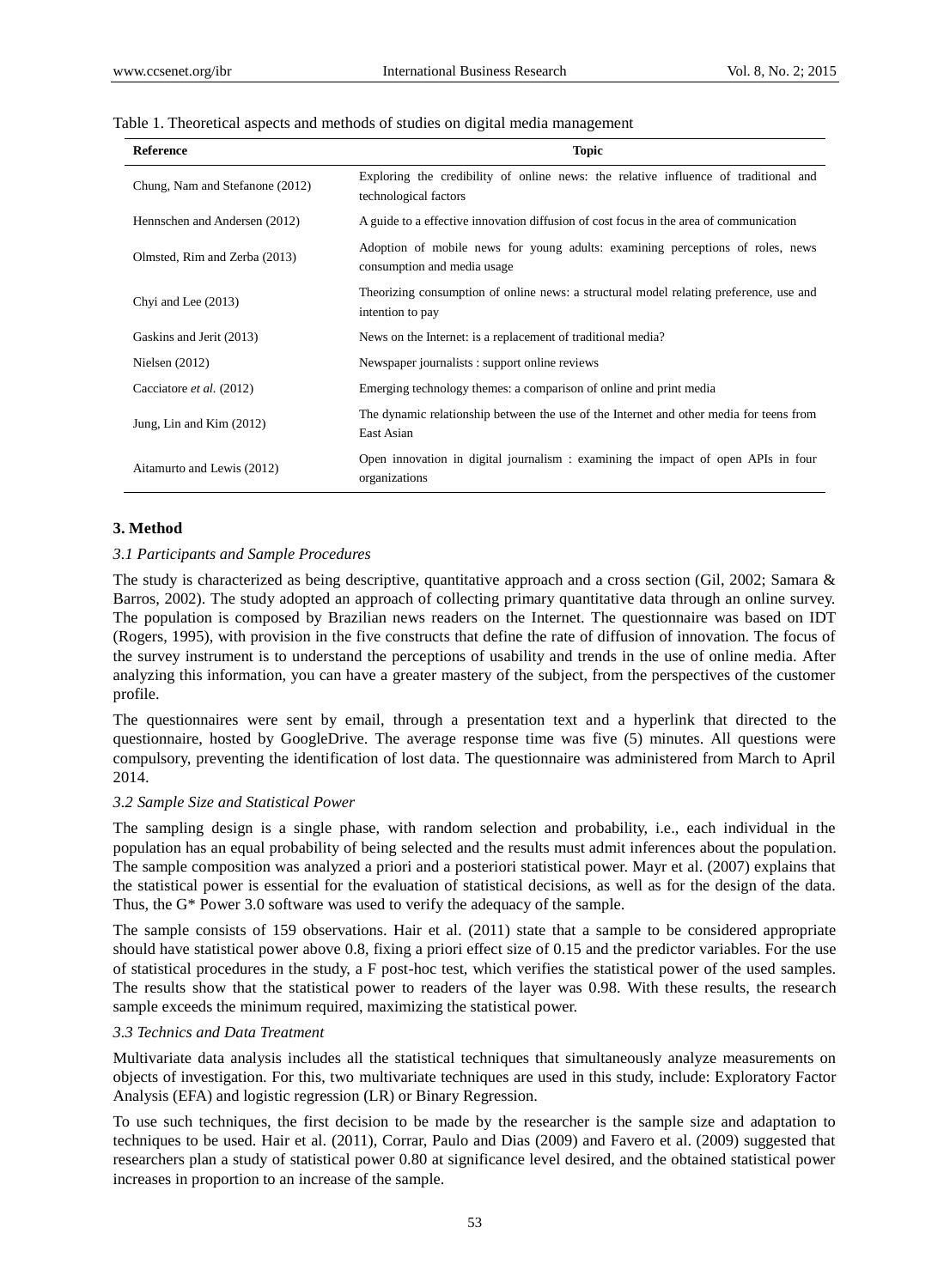Thus, the sample calculations described above meet the premise of the techniques. The goal of RL is to use analysis of the independent variables (constructs), whose values are known to predict factors that differentiate the sample based on the dependent variable (Corrar, Paulo, & Dias, 2009; HAIR et al., 2011). The software used is the Statistical Package for Social Sciences (SPSS v. 21.). The software also helps the treatment process of the database and generates descriptive statistics of the variables measured.

A pre-test questionnaire for the reader in the process of validation of the scale was conducted. The pre-test consisted of the collection of 30 observations from the sending of the questionnaire for the reader to researchers at the master's and doctoral familiarity with the concepts of IDT and fall in public: newsreader Internet.

Data were subjected to analysis of graphics of normal probability (NPP) to the Kolmogorov-Smirnov test and the Shapiro-Wilk normality test to the assessment of outliers using the Box-Plot graphics for each variable. Outlying observations were identified after the removal of outliers, and the database showed no violations of normality sufferable.

## *3.4 Sample Profile*

In the descriptive analysis, the demographic variables, gender, age, marital status, frequency of use, type of income, and most used electronic equipment are first investigated. A sample of the readership is pre dominantly made up of men, aged between 36 and 45 years old, married, who read news daily, usinga netbook/notebook with income 5001-10000 real.

## **4. Results**

For decision of the statistical techniques to be used, certain questions were answered in the process of conducting research. At first, the goal was to reduce dimensions and grouping on a lot of variables, making the face of measurable reality and facilitating data analysis. With the absence of the dependent variable, it is correct to seek interdependence techniques such as factor analysis. As the dimensions to be measured were not known previously, the most appropriate technique for this problem is the EFA or Factor Analysis.

In a second step, the dimensions found require assessment by the dependent variable "Intention to use". Therefore, it is valid to use dependence techniques. The dependent variable is a binary variable (nominal scale) indicates the use of Logistic Regression. This topic presents the results of AFE and RL Brazilian readers who read news on the Internet.

## *4.1 Factor Analysis*

To determine the adequacy of the variables and compliance of the proposed models with the assumptions of EFA, first inspection was conducted on the correlation matrix, as Corrar Paul and Dias (2007) suggested, by scaling the variables and defining those that contribute significantly in power explanation of the model. Assumptions are considered for the acceptance variable rates of anti-image, communality, factor loadings and identification of cross-load. Each variable should contain adequate levels in all statistical tests to compose the factor model. Hair et al. (2011) define the five assumptions:

• Anti-image: Matrix of partial correlations between variables after factor analysis, and it represents the degree to which factors explain to each other the results. Reference values (must be equal to or greater than 0.5).

• Commonality: Total amount of variance that an original variable shares with all other variables included in the analysis. Reference values (must be equal or greater than 0.6).

• Load factor: Correlation between the original variables and the factors, as well as the key to understanding the nature of a particular factor. Reference values (must be equal to or greater than 0.5 in one dimension).

• Cross-load: Incidence of high factor loadings on two or more dimensions to the same variable, implying that dimensions D1 and D2 could frame the same variable. Reference values (should not have factor loadings above 0.4 in two or more dimensions).

In the assumptions assessment, the 35 variables comprising the survey instrument, 18 disapproved on one or more tests and were eliminated from the factor and consequent from the regression model step. The exclusion of each variable, the EFA was round again, since the variables are correlated, any exclusion in the factor model implies different results. The results invalidating the variables are summarized in Table 2.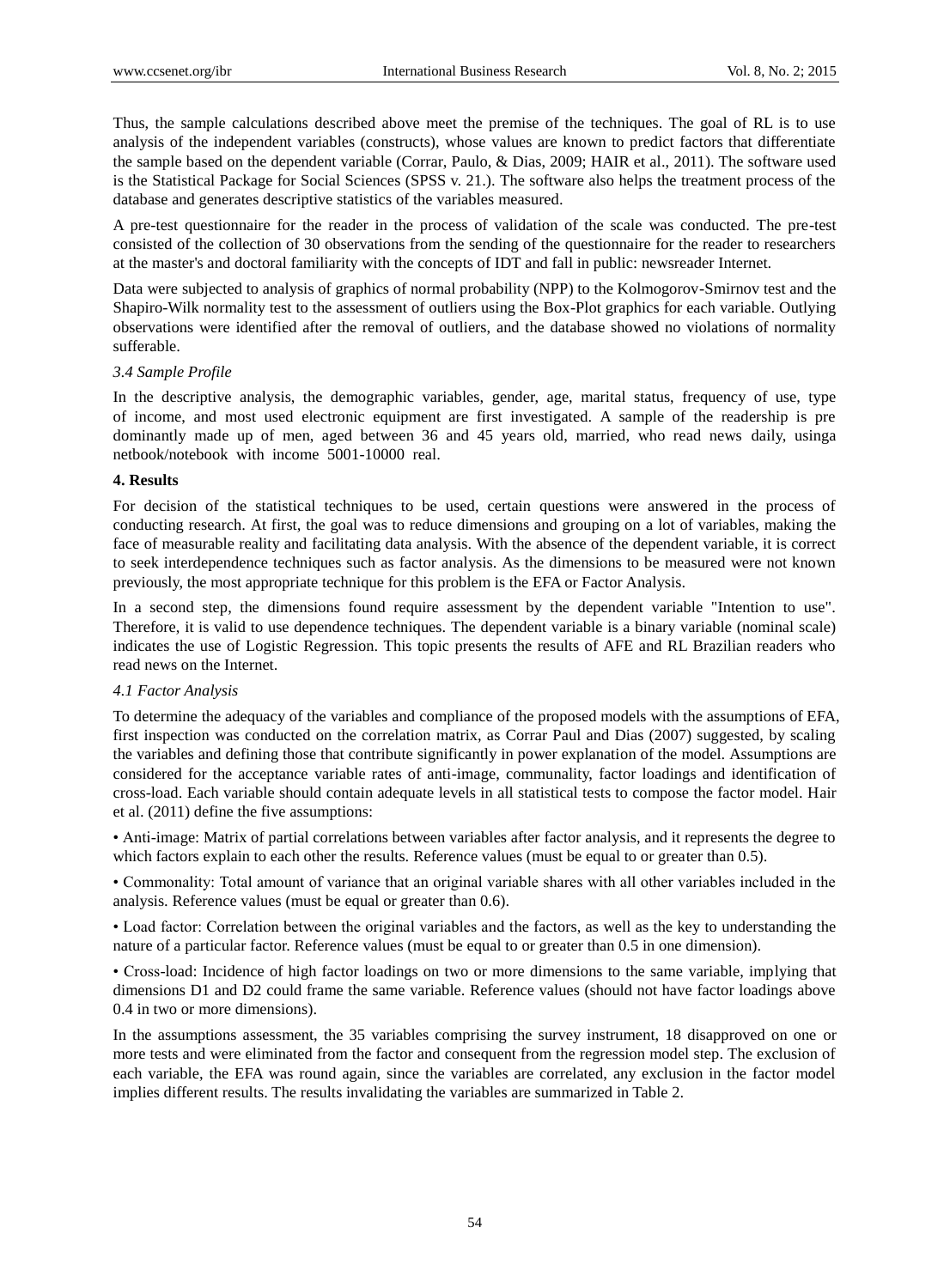| Excluded variables in the analysis of assumptions |             |                          |                                                                                                                                                   |  |  |
|---------------------------------------------------|-------------|--------------------------|---------------------------------------------------------------------------------------------------------------------------------------------------|--|--|
| Assumption                                        | Index $D1*$ | Index $D2^*$             | Variable                                                                                                                                          |  |  |
| Cross-load                                        | 0.493       | 0.497                    | Have ways to read news on the Internet                                                                                                            |  |  |
| Commonality                                       | 0.430       | $\overline{\phantom{a}}$ | Have means to read news on the Internet                                                                                                           |  |  |
| Cross-load                                        | 0495        | 0.497                    | I believe that reading news on the Internet will be a commonplace in the near future                                                              |  |  |
| Cross-load                                        | 0.516       | 0.510                    | Normally, I feel the urge to read news on the Internet                                                                                            |  |  |
| Cross-load                                        | 0.568       | 0.585                    | I've notice benefits in reading news on the Internet                                                                                              |  |  |
| Commonality                                       | 0.529       |                          | When I search for news on the Internet, first seek information on the websites of<br>traditional newspapers                                       |  |  |
| Factorial-load                                    | 0.393       | $\overline{\phantom{0}}$ | I believe many people of my networking read news on the Internet                                                                                  |  |  |
| Commonality                                       | 0.507       | $\overline{\phantom{0}}$ | The language used by newspapers does not surprising me                                                                                            |  |  |
| Commonality                                       | 0.554       | $\overline{\phantom{0}}$ | Normally, I spend more time reading news on the Internet than in printed newspaper                                                                |  |  |
| Anti-image                                        | 0.421       | $\overline{a}$           | The layouts of news sites usually please me                                                                                                       |  |  |
| Commonality                                       | 0.569       |                          | If the traditional newspaper offered on its website the information according to taste<br>and user interest would add much value to this website. |  |  |
| Cross-load                                        | 0.498       | 0.502                    | I feel it is easy to browse news sites                                                                                                            |  |  |
| Commonality                                       | 0.551       | $\frac{1}{2}$            | I feel that the most efficient way to read news is on the Internet                                                                                |  |  |
| Factorial-load                                    | 0.398       | -                        | When reading news on the Internet, I feel that I'm learning                                                                                       |  |  |
| Cross-load                                        | 0.579       | 0.602                    | I feel in control of daily activities when you read news on the Internet                                                                          |  |  |
| Commonality                                       | 0.565       | $\overline{\phantom{a}}$ | I'd pay to have access to certain news sites                                                                                                      |  |  |
| Cross-load                                        | 0.478       | 0.452                    | Interact on the news site is a necessity for me                                                                                                   |  |  |
| Cross-load                                        | 0.605       | 0.478                    | I cannot use all the available resources in the news pages (Ex. Videos, texts, audio etc.)                                                        |  |  |

Table 2. Variables excluded for application of EFA

From the exclusion of variables, it becomes the ultimate factor model. The EFA used the method of extracting factors by principal components, by which one seeks a linear combination of the variables, so that the maximum variance is explained by this combination. The ideal it is to obtain a minimum of factors with maximum possible variance. Another advantage of the key components is that it does not require the data to be normal (Corrar, Paulo, & Dias, 2007).

The choice of number of factors is given by eigenvalue criterion or criteria of latent root. In this criterion, each variable has zero mean and variance 1. The eigenvalue determines the number of factors and the cumulative variance by adding factors. Factors with index below 1 have less variance and are therefore less significant

It is necessary to decide the best rotation of factors to increase the explanatory power of the factors, which generates better interpretability. A commonly chosen Varimax rotation is: the type of orthogonal rotation, i.e. perpendicular factor that keeps together, minimizing the correlation between them.

| Dimension      |       | Eigenvalues |              | Explanatory power of the model of the readers |            |              |  |
|----------------|-------|-------------|--------------|-----------------------------------------------|------------|--------------|--|
|                | Total | % Variance  | Cumulative % | Total                                         | % Variance | Cumulative % |  |
|                | 4.262 | 26.640      | 26.640       | 2.586                                         | 16.162     | 16.162       |  |
| $\overline{c}$ | 2.439 | 15.247      | 41.887       | 2.284                                         | 14.274     | 30.437       |  |
| 3              | 1.495 | 9.345       | 51.232       | 2.051                                         | 12.819     | 43.256       |  |
| $\overline{4}$ | 1.334 | 8.338       | 59.570       | 1.668                                         | 10.426     | 53.681       |  |
| 5              | 1.059 | 6.619       | 66.189       | 1.507                                         | 9.418      | 63.099       |  |
| 6              | 1.006 | 6.287       | 72.476       | 1.500                                         | 9.377      | 72.476       |  |

Table 3. Explanatory power of the model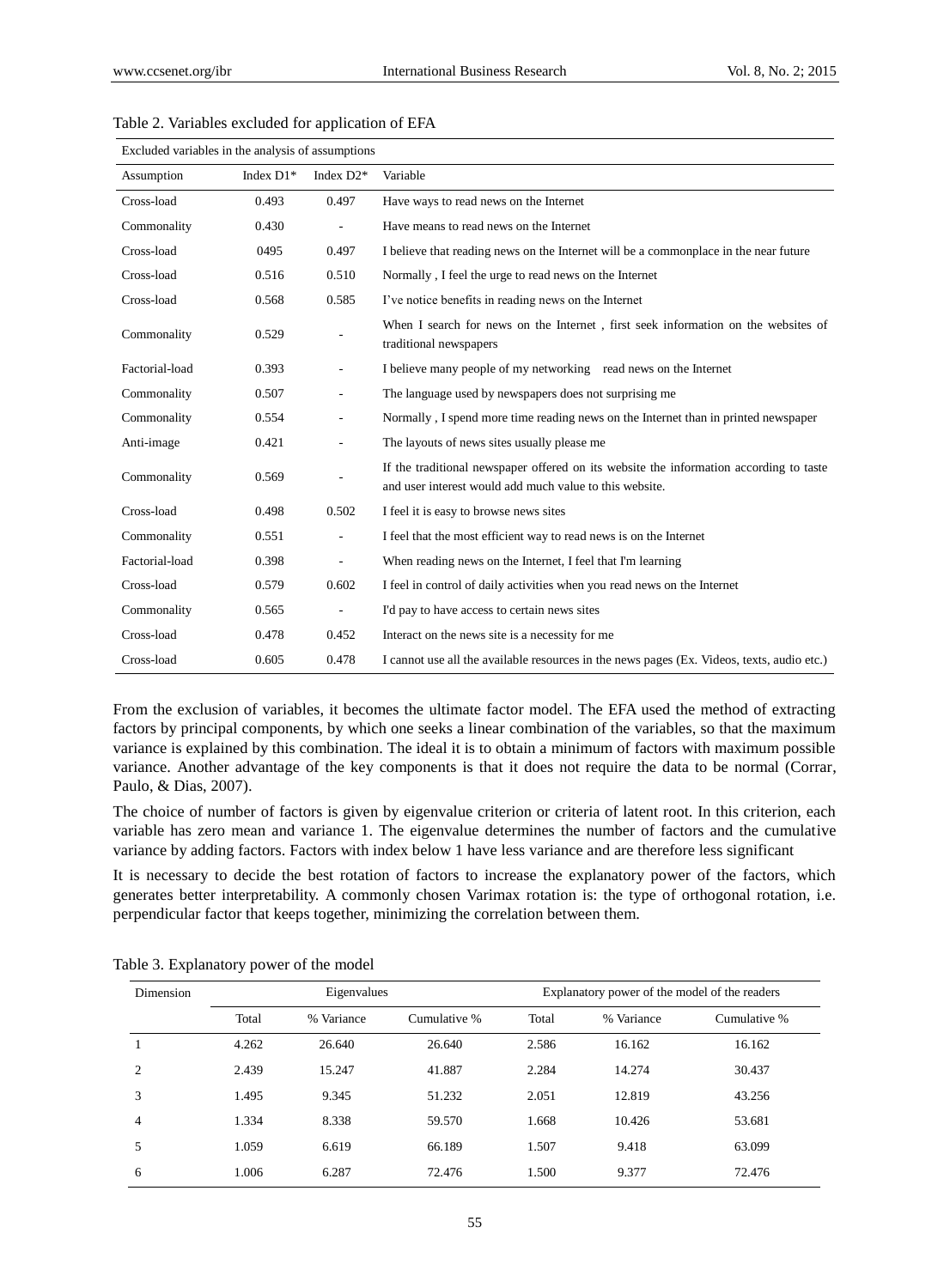In the overall evaluation of the model, the Bartlett Sphericity and the Keiser-Meyer-Olkin (KMO) test were performed to test the significance of correlations between variables and adequacy of the sample model complexity. Corrar, Paulo and Dias suggest values above 0.7 for KMO and Sig. 0.000 for Bartlett. In KMO was obtained the value of 0, and Bartlett significance of 0.000, being considered suitable indexes.

It was used as a measure of reliability of the constructs Cronbach's alpha (α), "measure of reliability that ranges from 0 to 1, with values from 0.60 to 0.70 considered the lower limit of acceptability" (Hair et al., 2009, p. 100). Table 4 shows the suitability of variables and dimensions found with their factor loadings and reliability. Report any other analyses performed, including subgroup analyses and adjusted analyses, indicating those that were pre-specified and those that were exploratory (though not necessarily in the level of detail of primary analyses). Consider putting the detailed results of these analyses on the supplemental online archive. Discuss the implications, if any, of the ancillary analyses for statistical error rates.

| Dimensions and variables                                                                           | Eigenvalue | <b>Load Factor</b> | Variance | Alpha |
|----------------------------------------------------------------------------------------------------|------------|--------------------|----------|-------|
| 1. Difficulty                                                                                      |            | 4.262              | 26.640   | 0.790 |
| I have little knowledge about the use of electronic equipment                                      | 0.886      |                    |          |       |
| Normally, I feel difficulty in using electronic equipment                                          | 0.846      |                    |          |       |
| I cannot use all the available resources in the news pages (e.g Videos, texts,<br>audio etc.)      | 0.605      |                    |          |       |
| 2. External Influences                                                                             |            | 2.439              | 15.247   | 0.802 |
| Often notice other people reading news on the Internet                                             | 0.869      |                    |          |       |
| I realize that many friends and family read news on the Internet                                   | 0.799      |                    |          |       |
| I can easily see the benefits of reading news on the Internet                                      | 0.751      |                    |          |       |
| 3. Knowledge                                                                                       |            | 1.495              | 9.345    | 0.712 |
| It is easy to navigate pages Internet News                                                         | 0.600      |                    |          |       |
| Normally, access more than 10 pages when I'm reading news on the Internet                          | 0.799      |                    |          |       |
| Know where to get the news browsing Internet                                                       | 0.736      |                    |          |       |
| I am experienced regarding to surfing on the Internet                                              | 0.544      |                    |          |       |
| 4. Practicality                                                                                    |            | 1.334              | 8.338    | 0.671 |
| Reading News on the <i>Internet is a flexible way</i> to obtain information                        | 0.877      |                    |          |       |
| Through the Internet, I get access to news easily                                                  | 0.771      |                    |          |       |
| 5. Trust                                                                                           |            | 1.059              | 6.619    | 0.626 |
| The pages of traditional newspapers carry the most reliable news on the internet                   | 0.814      |                    |          |       |
| The traditional printed newspapers is the news source that has more credibility on<br>the Internet | 0.869      |                    |          |       |
| 6. Effort needed                                                                                   |            | 1.006              | 6.287    | 0.553 |
| Read news on the Internet disturbs my tasks, becoming slower                                       | 0.748      |                    |          |       |
| Browse sites requires me to perform mental effort                                                  | 0.659      |                    |          |       |
| Total variance explained                                                                           |            | 72.476             |          |       |

Table 4. Dimensions in the perception of the use of readers

Extraction Method: Principal Component Analysis;

Rotation Method: Varimax with Kaiser Normalization;

KMO (Keiser-Meyer-Olkin): 0.731.

Bartlett 's Test of Sphericity: 5142.098 (Sig, 0.000).

According to Table 4, the dimension with the greatest explanatory power are Difficulty (Var: 26,640), followed by External Influences, Practicality, Knowledge, Trust and Effort Needed. Thus, it can be stated that the usage profile of the readers suffer more impact of the difficulties that readers have read news on the Internet.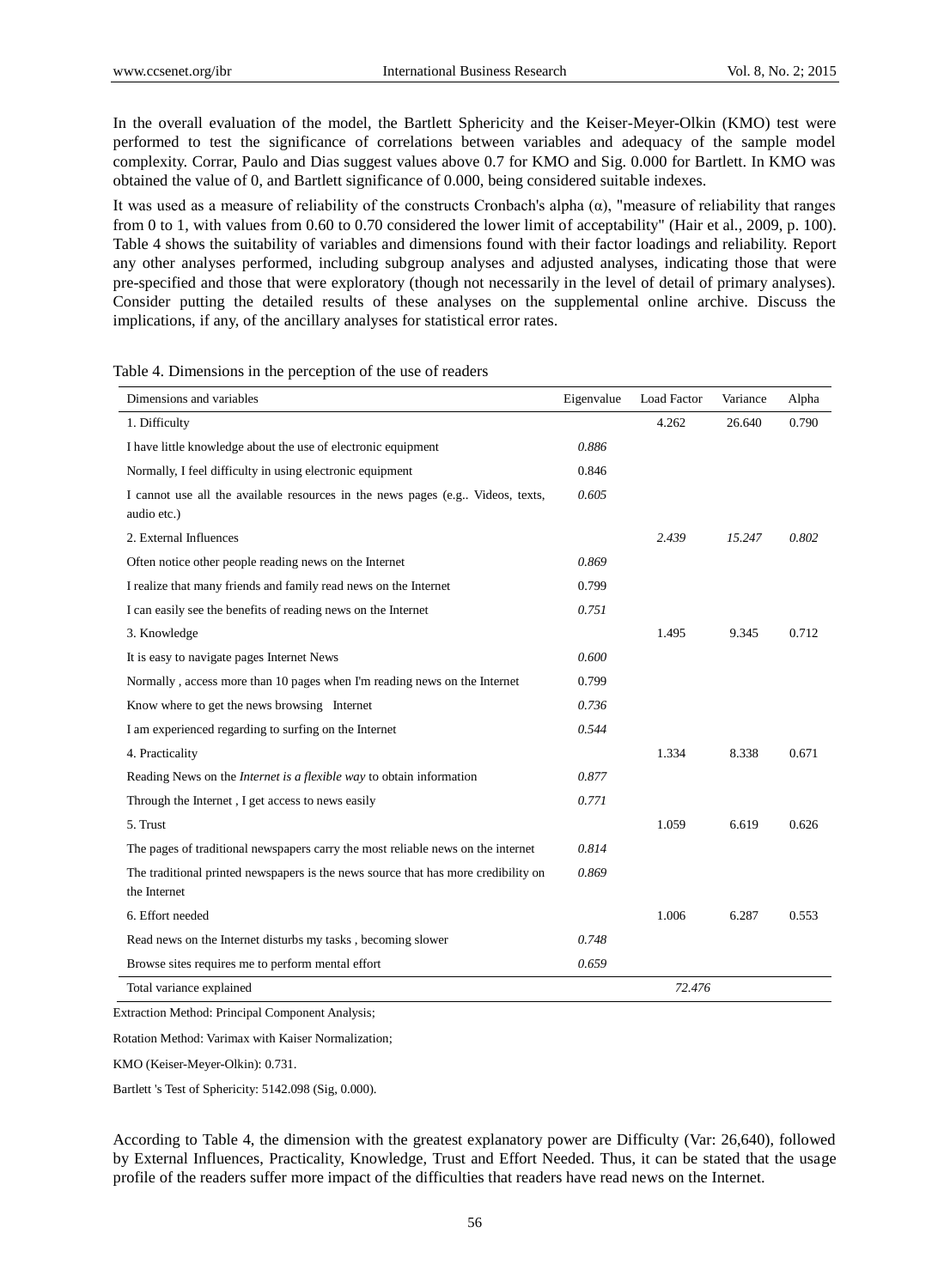The adversity is composed by little knowledge about the usage of electronic equipment (0,886), which creates difficulties in using electronic equipment (0,846). Difficulties in using all the resources of the pages also obtained high load factor (0.605). External Influences, determined by opinions and the clear vision of the benefits of reading news also cause a strongly impact to the usage profile (Var: 15,247). Brazilian readers deem most important to eliminate the difficulties before they become experienced users. Beyond Knowledge, Practicality follows as the 4th most impactful factor. Readers deem it important the speed and the flexibility in getting news.

The 5th factor is the trust of readers. The results show that readers trust the Internet publications of traditional newspapers. Finally, the 6th impacting factor is the Effort Needed. It can be stated that the difficulties and the Effort Needed are highly related themselves, but also differ. Effort Needed requirement consists of variables that evaluate to read news on the Internet disturbs other daily activities, while Difficulties relate to lack of knowledge in the usage of electronics, used to read news on the Internet.

According to the results of the factor model, these six dimensions, based on the IDT by Rogers (1995), are possible influencing the intention to use the readers to read news on the Internet. However, to know the dimensions that can differentiate readers who intend to continue reading the news on the Internet does not have, it is necessary to ascertain the results of RL.

### *4.2 Logistic Regression*

The Intention to Use is presented as a dependent variable in RL, taking as independent variables the dimensions of the usage profile. The RL allowed identifying which dimensions differ readers regarding Intention to Use and the strength of such influences. Made use of Enther method to ensure that no dimension was excluded from the model being true. The Wald (stepwise) method was also used to ensure that the exclusions followed the statistical calculations and also to facilitate communication of research results. Thus, the statistical rigor and experience of the researchers were also considered in the analysis. The stepwise introduced as factors including likelihood values equal to or less than 0.05 parameter.

Regarding the classification results show readers who intends to continue reading news on the Internet, representing 58.9 % of the sample, this rate being hit by the random method of the model containing only the constant, i.e., step 0 corresponds with the moment in which no variable is already present in the model.

The model generated by Wald (stepwise) method was adjusted to 5, 6 and 9 interactions respectively. The rate of improvement or improvement (Omnibus) had a total of 44.909 after the 3rd step, according to Table 5 The inclusion of three factors in the model, the statistical -2LL decreased from 214.043in step 0 to 169.137 in step 3. Reducing total 40.909 has chi-square distribution and was significant (Sig. 0.000). Thus, each inclusion of factor was relevant to the model. The Cox test and Nagelkerke demonstrate explanatory variance of 0.393 and 0.529 respectively, and are considered appropriate for exploratory studies (Hair et al., 2011).

| Step | Likelihood log -2 | Improvement (Omnibus) | R square Cox & Snell | R square Nagelkerke |
|------|-------------------|-----------------------|----------------------|---------------------|
|      | 194.123           | 19.92                 | 0.304                | 0.410               |
|      | 179.493           | 14.63                 | 0.362                | 0.488               |
|      | 169.137           | 10.36                 | 0.393                | 0.529               |

Table 5. Abstract model

Improvement  $= 44.909$  to a Sig.  $= 0.000$ .

The Hosmer and Lemeshow Test (Table 6) obtained in step 3 a significance of 0.929. This result can be interpreted that H0 was not rejected, being H0: The group provided ratings are the same as observed. The three factors included in the model contributed to a great grip of the predictions to the actual values.

Table 6. Hosmer and Lemeshow test

| Step           | Qui-square | df | Sig.  |
|----------------|------------|----|-------|
|                | 3.086      | 8  | 0.063 |
| $\overline{c}$ | 11.090     | 8  | 0.197 |
| 3              | 14.816     | 8  | 0.929 |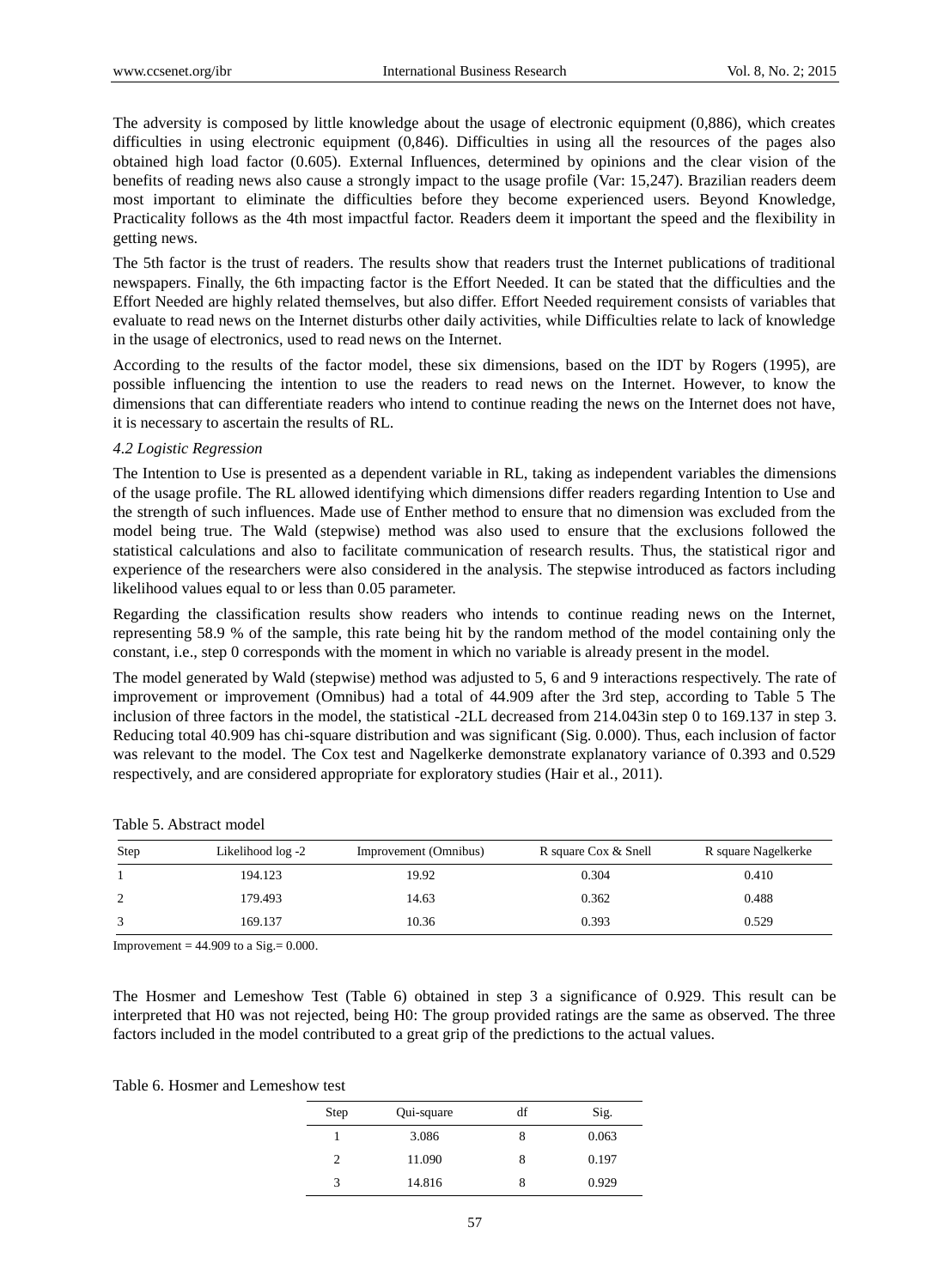The dimensions or variables found in the EFA were selected by logistic regression according to power to differentiate the group, which intends to keep reading news on the Internet from those who do not intend to continue making use of this service in the future.

In the first stage of the regression, according to Table 7, Factor 4 - Practicality is the first part of the model. In the second step, the Factor 3 - Knowledge is included, followed by Factor 2 - External Influences on the last step.

|            |                    | $\, {\bf B}$ | S.E.  | Wald   | Df           | Sig.  | Exp(B) |
|------------|--------------------|--------------|-------|--------|--------------|-------|--------|
| $1st$ Step | FAC4 1             | $-0.803$     | 0.202 | 15.833 |              | 0.000 | 0.448  |
|            | Constant           | $-0.362$     | 0.173 | 4.409  | 1<br>ı       | 0.036 | 0.696  |
|            | FAC3 1             | $-0.695$     | 0.193 | 12.922 | 1            | 0.000 | 0.499  |
| $2nd$ Step | FAC4 1             | $-0.882$     | 0.217 | 16.533 | 1            | 0.000 | 0.414  |
|            | Constant           | $-0.373$     | 0.182 | 4.207  | 1            | 0.040 | 0.689  |
|            | FAC <sub>2</sub> 1 | $-0.619$     | 0.196 | 9.984  | 1            | 0.002 | 0.539  |
| $3rd$ Step | FAC3 1             | $-0.737$     | 0.201 | 13.440 | $\mathbf{1}$ | 0.000 | 0.478  |
|            | FAC4 1             | $-0.981$     | 0.238 | 17.014 | 1            | 0.000 | 0.375  |
|            | Constant           | $-0.346$     | 0.190 | 3.319  | 1            | 0.068 | 0.708  |

Table 7. Variables in the equation

In Table 7, the Factor 4 shows the highest value in statistical Wald, is the factor that has the greatest impact on inequality (for prediction) in changing a unit while keeping the other constant. Negative beta values indicate that factors 2, 3 e 4 has negative relation with low intention to use. The dependent variable is dichotomous, being 0 high intention to use and 1 - low intention to use. In this way, external influences (Factor 2), knowledge (Factor 3) and Practicality (Factor 4) influence positively the intention to read newspapers on the Internet by users.

On the Table of General Classification (Table 8) the predictive ability of the regression model is shown, reaching 76.6 %. The percentage of correctness of the model exceeded the overall percentage by method of chance (58.9 %) at 17.7 %, indicating that the generated model is feasible and reproducible. At each stage, the overall percentage increase (65.8 -  $>$  70.9 -  $>$  76.6), indicating that it made sense to insert more factors at each stage. The hit rate of those who intend to keep reading news on the Internet also obtained increasing values ( $76 \div 78$  $-$  > 82) respectively.

|        |                   |                | <b>Expected</b>  |                    |      |  |
|--------|-------------------|----------------|------------------|--------------------|------|--|
|        | <b>Observed</b>   |                | Intention to use | Correct Percentage |      |  |
|        |                   |                | $0 - High$       | $1 - Low$          |      |  |
|        |                   | $\overline{0}$ | 76               | 17                 | 81.7 |  |
| Step 1 | Intention to use  | 1,00           | 37               | 28                 | 43.1 |  |
|        | Global percentage |                |                  |                    | 65.8 |  |
|        |                   | $\theta$       | 78               | 15                 | 83.9 |  |
| Step 2 | Intention to use  | 1,00           | 31               | 34                 | 52.3 |  |
|        | Global percentage |                |                  |                    | 70.9 |  |
|        |                   | $\overline{0}$ | 82               | 11                 | 88.2 |  |
| Step 3 | Intention to use  | 1,00           | 26               | 39                 | 60.0 |  |
|        | Global Percentage |                |                  |                    | 76.6 |  |

Table 8. General classification

a. Cutoff value is 0.500.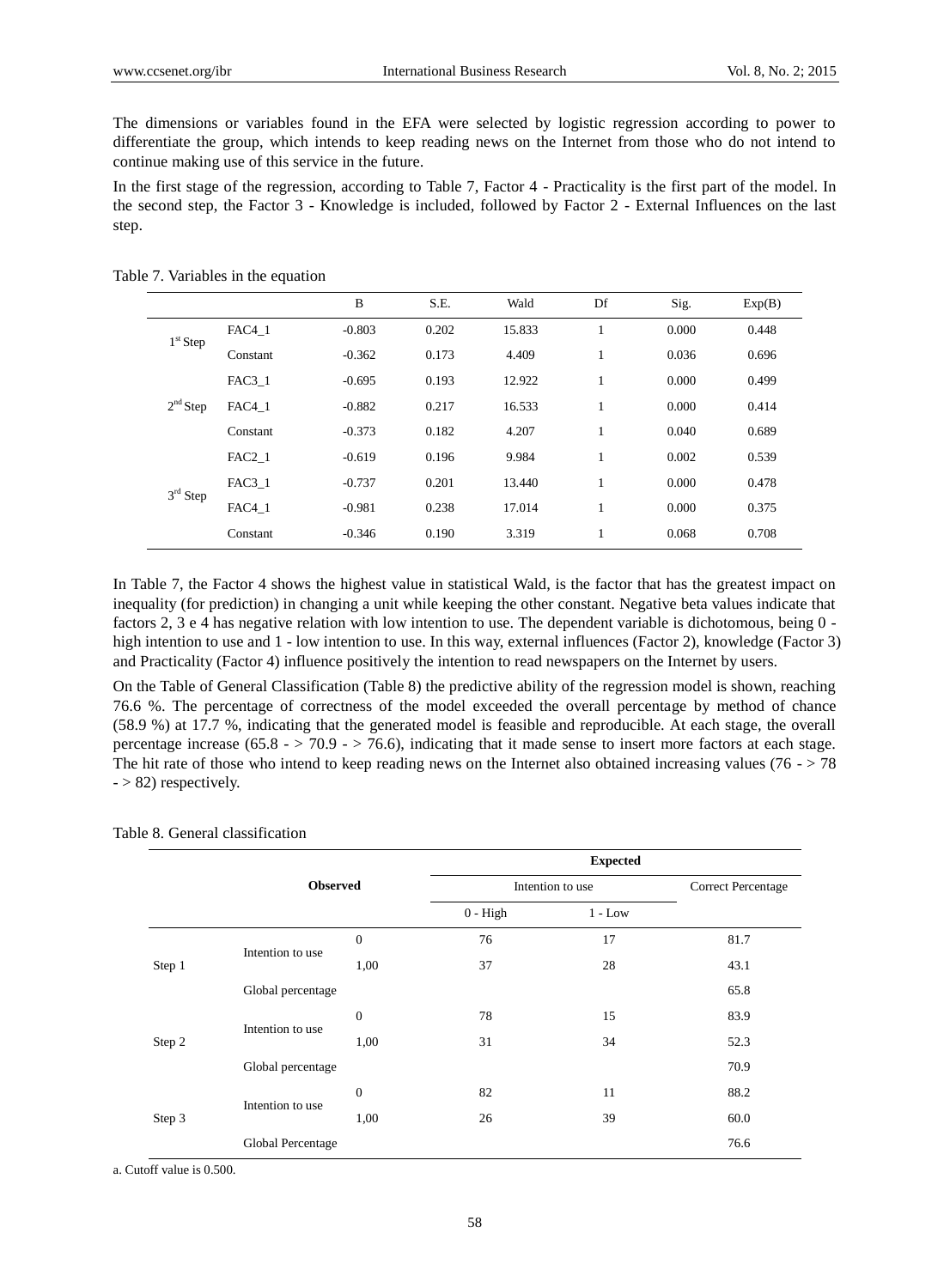### **5. Discussion and Final Remarks**

According to the perception of readers nationwide, the assessment of reading news online is positive. The results of factor and regression reveal that the Practicality is the major contributing factor to differentiate the variable of intention to use, which is a critical factor that Brazilian newspapers companies should direct efforts linked to management and strategy.

The regression model for the perception of readers suggests that practicality, knowledge and External Influences are the differentiating factors of the intention of readers to continue to read newspapers on the Internet. Knowledge and Practicality are compatible with the need of the readers about its easy usability of the reading system. It is also compatible with the view of journalists in relation to the language used in websites and layout, being crucial to the continued increase readership.

Thus, the main contribution of this study was to elucidate the factors that must be managed more diligently, i.e., is critical to maintaining the innovative public, to intend to continue reading news on the Internet and being critical factors to influence the public that has no intention of use to become regular users of newspaper companies. In general, the study is inconclusive in regard to the claim that the Internet is a substitute or complement to the traditional media. Jerit and Gaskins (2013), argue that similar surveys suggest no conclusive answers, just consists of the intensification in the migration process.

However, this study allows us to go beyond the said, finding the perception of readers and journalists to prioritize efforts and strategic market for digital media at the expense of the printed newspaper. Thus, newspaper companies must adapt to the new market, using multiple platforms and resources and seek to meet both the demand for newspapers such as the growing demand from users of digital media (Olmsted & Zerba, 2013).

The main limitation of this study is that the research was restricted to the base of Internet users. The search results are subject to some limitations, the main refers to the use of the Internet as the sole source of research. A more comprehensive version could enlarge the interviews focused on subscribers of traditional print newspapers, so the responses of the study would have greater amplitude.

It is suggested for future research that the study is also applied with the public who are not Internet users. The differentiating factors of the intended use could be distinct from those found for the public that uses the Internet. It is also suggested that other multivariate analysis techniques are used in this field of study, which still lacks studies that measure behavioral aspects of newspaper reader by the Internet.

## **References**

- Aitamurto, T., & Lewis, S. C. (2012). Open innovation in digital journalism: Examining the impact of open APIs at four new organizations. *New Media & Society, 15*(2), 314–331. http://dx.doi.org/10.1177/1461444812450682
- Anj Associação Nacional Dos Jornais. (2013). Retrieved 9 January, 2014 from http://www.anj.org.br
- Black, N. J. et al. (2001). The Adoption of Internet Financial Services: a qualitative study. *International Journal of Retail & Distribution Management, 29*(8), 390–398. http://dx.doi.org/10.1108/09590550110397033
- Cacciatore, M. A., Anderson, A. A., Doo-Hun, C., Brossard, D., Scheufele, D. A., Xuan, L., Ladwig, P. J., Xenos, M., & Dudo, A. (2012). Coverage of emerging technologies: A comparison between print and online media. *New Media & Society, 14*(6), 1039–1059. http://dx.doi.org/10.1177/1461444812439061
- Carr, J. V. H. (2013). *Technology adoption and diffusion*. Retrieved 27 June, 2014 from http://tlc.nlm.nih.gov/resources/publications/sourcebook/adoptiondiffusion.html
- Chung, C. J., Nam, Y., & Stefanone, M. A. (2012). Exploring online news credibility: The relative influence of traditional and technological factors. *Journal of Computer-mediated Communication,* (17), 171–186. http://dx.doi.org/10.1111/j.1083-6101.2011.01565.x
- Chyi, H. I., & Angela, M. L. (2012). Theorizing online news consumption: a structural model linking preference, use, and paying intent. *13th International Symposium on Online Journalism*. Austin, TX.
- Chyi, H. I., & Chang, H. C. (2009). Examining the use of and preference for online news in the context of intermedia competition. In L. Leung, A. Fung, & P. Lee (Eds.), *Embedding into our lives: New opportunities and challenges of the Internet* (pp. 101–123). Hong Kong: Chinese University Press.
- Chyi, H. I., & Lee, A. M. (2013). Will the internet disrupt? A reality check on format preference for traditional and digital content across five media. In *World Media Economics and Management Conference*, 10, Thessaloniki, Greece.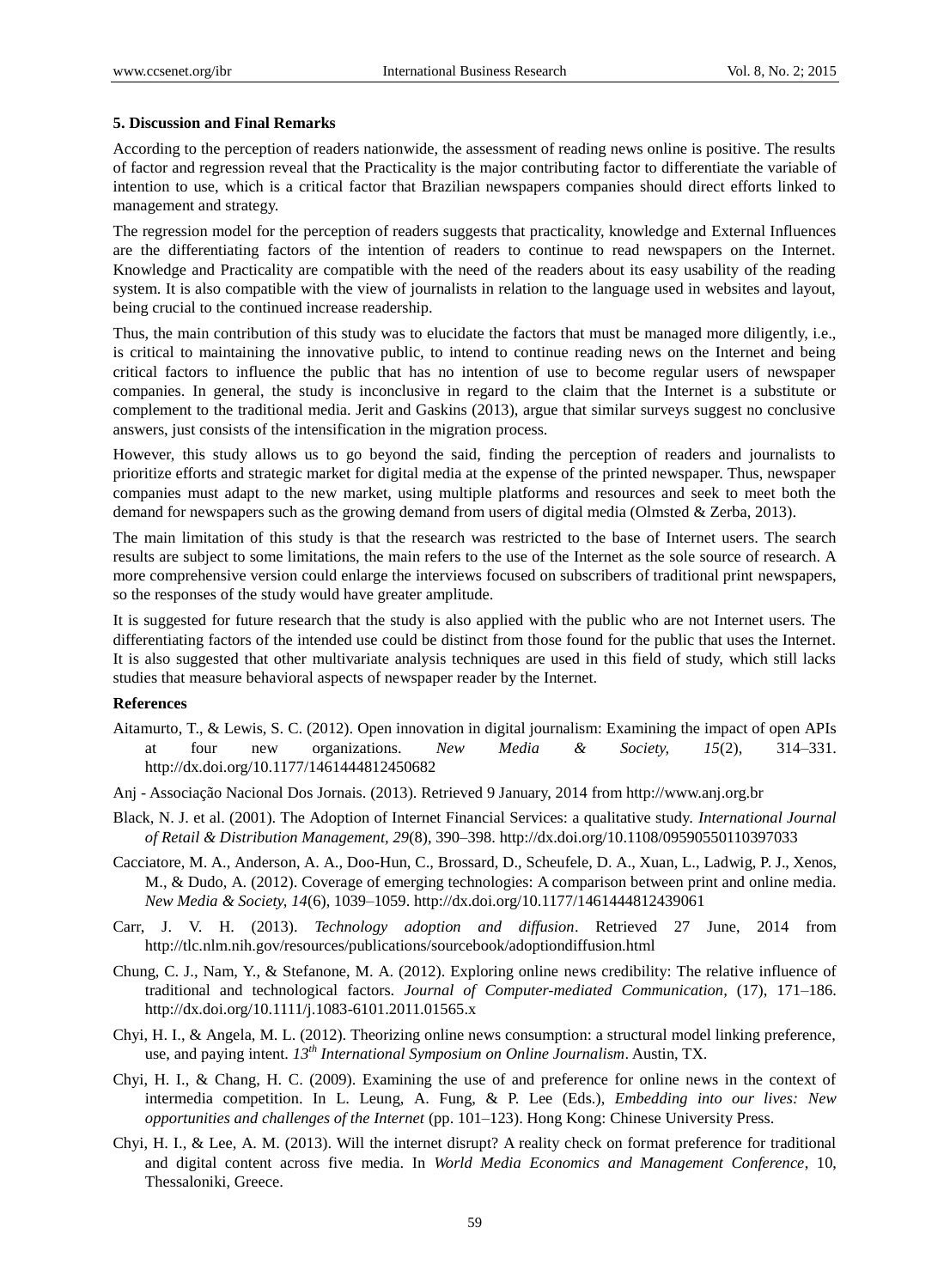- Corrar, L. J., Paulo, E., & Dias, J. F. (2007). *Análise multivariada de dados: Para os cursos de administração, ciências contábeis e economia*. São Paulo: Atlas.
- Cronin, M. (1996). The Internet as a Competitive Business Resource. In M. Cronin (Ed.), *The internet strategy handbook*. Boston: Harvard Business School Press.
- Dotson, D. M., Jacobson, S. K., Kaid, L. L., & Carlton, J. S. (2012). Media coverate of climate change in Chile: A content analysis of conservative and liberal newspapers. *Environmental communication, 6*(1), 64–81.
- Fávero, L. P. et al. (2009). *Análise de dados: modelagem multivariada para tomada de decisões*. Rio de Janeiro: Elsevier.
- Franklin, B. (2013). Digital journalism editorial. *Digital Journalism, 1*(1), 1–5. http://dx.doi.org/10.1080/21670811.2012.740264
- Gascoyne, R., & Ozcubucku, K. (1997). *Corporate internet planning guide*. New York: Van, Nostrand and Reinhold.
- Gaskins, B., & Jerit, J. (2013). Internet news: Is it a replacement for traditional media outlets? *The International Journal of Press/Politics, 17*(190).
- Gil, A. C. (2002). *Técnicas de pesquisa em economia e elaboração de monografias* (4th ed.). São Paulo: Atlas.
- Gimpel, G., & Westerman, G. (2012). *Shaping the future: Seven enduring principles for fast-changing industries*.
- Hair, J. et al. (2011). *Análise multivariada de dados* (6th ed.). Porto Alegre: Bookman.
- Hair, J. F. et al. (2010). *Fundamentos de métodos de pesquisa em administração*. São Paulo: Arkmed/Bookman.
- Hennschen, H., & Andersen, M. (2012). *An innovator's guidance to cost efficient diffusion.* Communication Project.
- Instituto Brasileiro de Opinião Pública e Estatística IBOPE. Introdução. (2013). Retrieved from http://www.mmassessoria.com/index.php/artigos/87-negocios/173-ibope-com-nova-contagem-numero-de-in ternautas-brasileiros-passa-de-94-milhoes
- IVC. (n. d). *Instituto verificador de circulação*. Retrieved 12 June, 2014 from http://www.ivc.org.br
- Jabri, I. (2012). Mobile banking adoption: application of diffusion of innovation theory. *Journal of Eletronic Commerce Research, 13*(4).
- Jacobsen, D. M. (1998). Adoption patterns of faculty who integrate computer technology for teaching and learning in higher education. Proceedings of the Ed-Media and Ed-Telecom 98: *World Conference on Educational Multimedia and Hypermedia & World Conference on Educational Telecommunications*. Freiburg, Germany June 20-25, 1998a. Retrieved 05 June, 2014 from http://www.acs.ucalgary.ca/~dmjacobs/phd/phdresults.html
- Jenkins, H. (2008). *Cultura da convergência*. São Paulo: Aleph.
- Joo-Young, J., Wan-Ying, L., & Yong-Chan, K. (2012). The dynamic relationship between East Asian adolescents' use of the Internet and their use of other media. *New Media & Society, 14*(6), 969–986. http://dx.doi.org/10.1177/1461444812437516
- Kaufhold, K. (2010). Journalists show unified optimism about young adults' news consumption. *Newspaper Research Journal, 31*(2), 63–68.
- Lee, K. C., & Chung, N. (2009). Understanding factors affecting trust in and satisfaction with mobile banking in Korea: A modified DeLone and McLean's model perspective. *Interacting with Computers, 21*(5/6), 385–392. http://dx.doi.org/10.1016/j.intcom.2009.06.004
- Mayr, S. et al. (2007). A short tutorial of G\*Power. *Tutorials in Quantitative Methods for Psychology, 3*(2), 51–59.
- Means, B. et al. (1993). *Using technology to support education reform*. Washington, DC. US Department of Education. Retrieved from http://www.ed.gov/pubs/EdReformStudies/TechReforms/title.html
- Meyer, P. (2007). *Os jornais podem desaparecer?* São Paulo: Contexto.
- NAA Newspaper Asssociation of America. (2013). Retrieved 20 Oct., 2013 from http://www.naa.org
- Nielsen, J., & Tahir, M. (2012). *Home Page: 50 websites desconstruídos*. Rio de Janeiro: Campus.
- Olmsted, S. C., Rim, H., & Zerba, A. (2013). Mobile news adoption among young adults: Examining the roles of